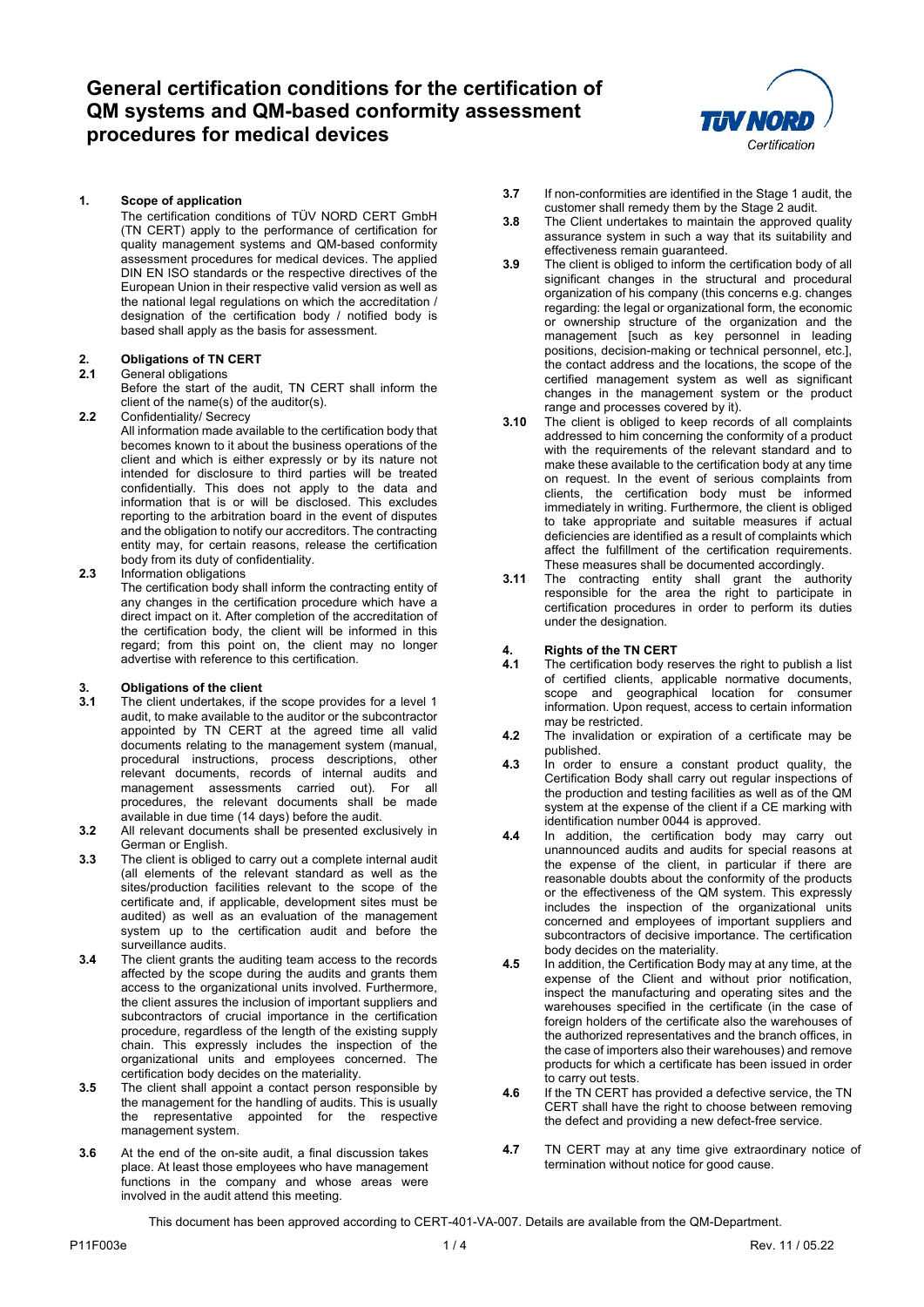

- **5.1** The client may request background information on each member of the audit team, whereby after the name(s) has/have been made known, the client may object once within 7 calendar days to the appointment of a specific auditor or technical expert. The certification body reserves the right to reassemble the team within 14 days of a justified objection and to inform the client of this.
- **5.2** Appeals may be lodged against certification decisions and complaints may be lodged against the conduct of procedures. Incoming complaints/appeals will be investigated, dealt with expediently and a reasonable effort will be made for clarification on the part of the certification body.
- **5.3** The Client may only pass on reports in full, stating the date of issue. Publication or reproduction requires the prior approval of the issuing body.
- **5.4** The permission to use the CE marking with identification number 0044 is only valid for the company and for those production sites as well as for those products which are listed in the certificate. In the case of intended relocation of an operating site or transfer of the company to another company or another company owner, the client shall inform the certification body in good time. The certificate can only be transferred to third parties by the certification body. The certification body decides on the further steps.
- **5.5** If TN CERT has provided a defective service, the customer shall give it the opportunity to provide supplementary performance at least twice within a reasonable period of time, unless this is unreasonable in the individual case or special circumstances exist that justify the customer's immediate withdrawal after weighing the interests of both parties. If the subsequent performance fails, the customer shall be entitled to reduce the remuneration or to withdraw from the contract; claims for withdrawal and damages shall not exist if the deviation from the contractually owed quality is only insignificant.
- **5.6** After restriction, suspension, withdrawal or revocation, the client is prohibited from continuing to use the certificate issued by TN CERT and the CE marking with identification number 0044.

#### **6. Restrictions / suspension / revocation / termination of the rights of use**

- **6.1** A certificate shall expire with immediate effect, without prior notice, if, among other things
	- the general contract for certification of pro- ducts and awarding of marks ends,
	- the client waives the certificate,
	- the client does not accept changes to the terms and conditions, the certification conditions or the prices of TN CERT as binding after the expiry of a fixed period of time,
	- the client becomes bankrupt or a petition for bankruptcy filed against him is rejected for lack of assets,
	- surveillance audits cannot be carried out for reasons for which the client is responsible,
	- the rules on which the certificate is based have been changed and, if applicable, transition periods have expired. The validity of the certificate shall be extended if it is proven by a subsequent test at the expense of the client within a specified period that the certified products or the certified QA system also comply with the new rules
- **6.2** A certificate may also be suspended, invalidated or terminated by the certification body if,
	- the certified management system fails to meet the<br>certification requirements including the certification requirements effectiveness of the management system - on a permanent or serious basis
	- the fees are not paid within the specified period



after a reminder has been sent. If the fees do not relate to a specific certificate, the certification bodies shall decide which certificate is to be covered by the measure

- the client continues to use an improper CE marking with identification number 0044 on his products, although TN CERT has informed the client about the illegal use of the CE marking with identification number 0044 and requested proper use
- the client continues to violate his legal reporting obligations to the authorities after a warning from TN CERT
- **6.3** TN CERT may suspend a certificate for a limited period of time if circumstances exist which would justify the withdrawal, revocation or restriction of the certificate in accordance with the above regulations, but it is foreseeable that these circumstances will only be of limited duration. The right of TN CERT to withdraw, revoke or restrict the certificate shall not be restricted by the right of suspension.

### **7. Violations of the certification conditions**

The certification body is entitled to demand a contractual penalty of up to  $\epsilon$  10,000 for each case of culpable infringement of these certification conditions, in particular in the case of unlawful use of a CE marking with identification number 0044. Unlawful use of a CE marking with identification number 0044 shall also be deemed to have occurred if products bearing a CE marking with identification number 0044 are offered for sale or placed on the market before a certificate has been issued or if unauthorized advertising is carried out.

#### **8. Entry into force and amendment of the certification conditions**

- **8.1** TN CERT reserves the right to amend the terms and conditions of certification; this shall apply immediately after the currently valid version comes into force.
- **8.2** The clients shall be notified of the entry into force of the new certification conditions or the suspension of the present certification conditions; this may also be done by e-mail.

# **9. Regulations on occupational safety**

### **9.1** Client

- Prior to execution of the order, the client shall provide information on hazards and stresses that may emanate from the working environment in the client's company, including information on hazardous substances in test specimens. The client shall provide information as to whether and, if so, to what extent G. examinations are required for the commissioned activities.
	- The client has adequate provisions for first aid, alarm and rescue measures and designates contact persons and responsibilities.The client shall ensure that employees of TN CERT only work in the company of an employee of the client.The client shall instruct the employees of the certification body on the basis of risk assessment(s) and operating instruction(s) including emergency numbers and assembly points in case of danger as well as on the functioning and safety of any equipment to be used.
		- The client shall provide, free of charge, any personal protective equipment (helmet, safety shoes, ear protection, safety goggles) that may be required and that exceeds that provided by the certification body.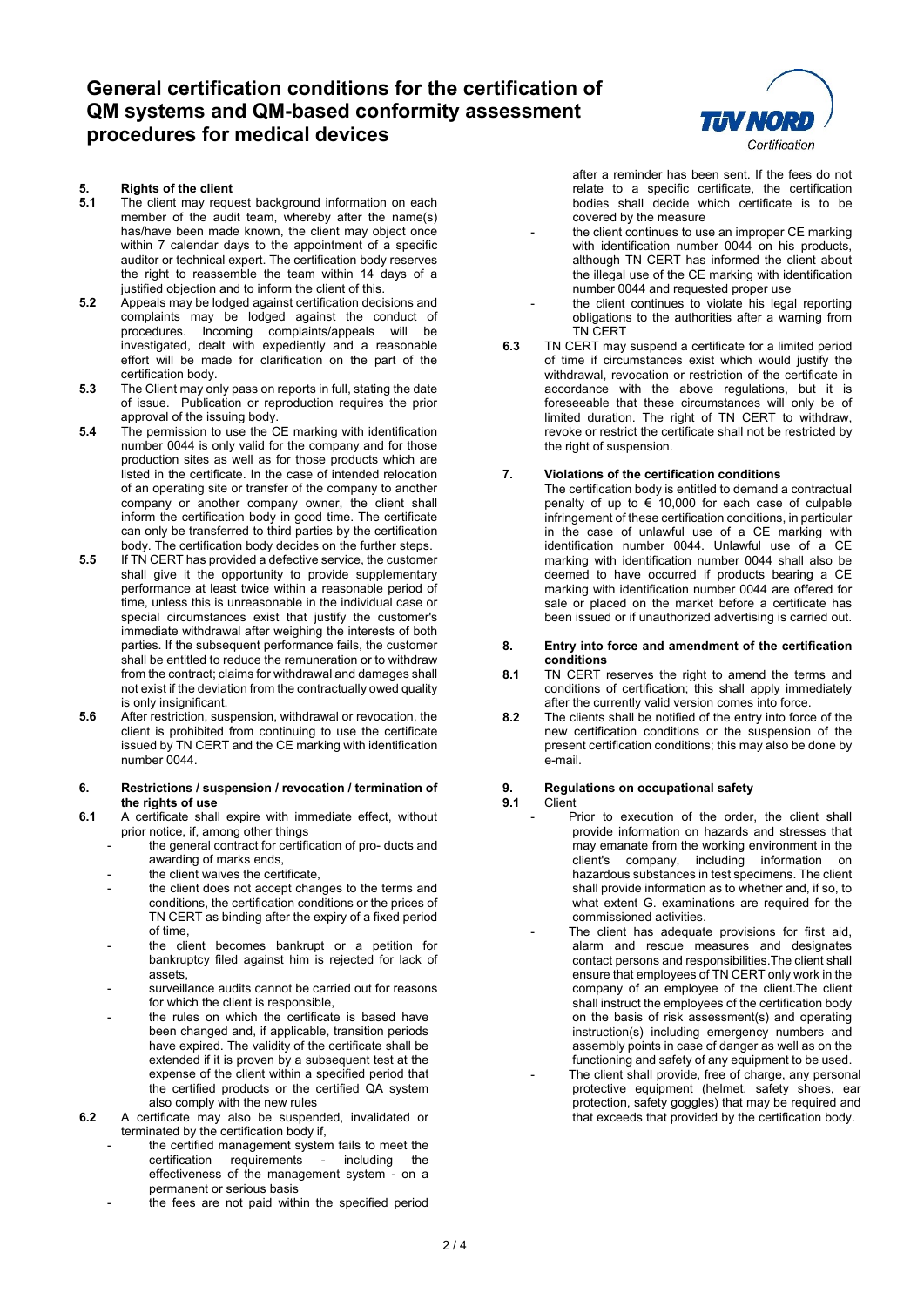

- **9.2** TN CERT
	- The employee of the certification body may only work if safe conditions have been established. He has the right not to carry out the activity in the event of unacceptable hazards / stresses.

#### **10. Special arrangements for the performance of conformity assessment procedures according to MDD 10.1 Addition to item 2; Warranty**

The services of TN CERT refer solely to the functionality and regularity of the tested quality assurance system, but not to the functionality, regularity or freedom from defects of the individual medical device / active implantable medical device manufactured by the client.

### **10.2 Addition to Item 2; Duties of TN CERT**

10.2.1 Prior to the decision on the restriction, suspension, withdrawal or revocation of the certificate, the contracting entity or its authorized representative established in the European Economic Area shall be given the opportunity by TN CERT to present its views, unless such a hearing is not possible in view of the urgency of the measures to be taken. TN CERT shall justify the withdrawal or revocation of the certificate to the client in writing.

### **10.3 Supplement to Item 3; Obligations of the Customer**

- 10.3.1 The contracting entity hereby assures that its application to carry out a conformity assessment procedure for the same products has not been submitted to any other notified body.
- 10.3.2 The contracting entity assures to establish and keep up to date a systematic procedure to evaluate experiences with products in the downstream phases of manufacture, in particular complaints, and to take precautions to carry out necessary corrections. The Client shall grant TN CERT access to these records.
- 10.3.3 The Customer warrants that it shall immediately report to the competent authorities all reportable events, in particular malfunctions or changes in the characteristics and/or performance as well as any improper labeling or instructions for use of a product, which have led or may lead to a serious deterioration in the health condition of a patient or user or to his death.
- 10.3.4 The Client assures to report any reportable event that has led to the systematic recall of products of the same type by the manufacturer.
- 10.3.5 During the validity period of the certificates the applicant shall be obliged to inform the notified body of any court judgement / ruling / decision pertaining to the products or quality system covered by the certificate without undue delay.
- 10.3.6 Stocks of finished products bearing a CE marking with identification number 0044 shall be disclosed to the certification body without delay upon request, accompanied by an affidavit suitable for use in court.
- 10.3.7 The Parties agree that the Customer shall be solely responsible for the lawful use and application of the CE marking with identification number 0044 in the internal relationship between the Parties, in particular also with regard to competition law.

### **10.4 Addition to point 4; rights of the TN CERT**

10.4.1 The certificate is valid only for the complete product. However, in special cases, the certification body may allow the client to disassemble the products bearing the mark for shipment to the extent that this is normally done for the installation of the product in a plant. In addition, extensive disassembly into individual parts may be permitted for shipping if the client names an assembly site, which must then be subject to the control of the certification body in the same way as the first production

site.

10.4.2 Within the scope of the application procedure, TN CERT checks technical documentation for the applied products of classes Is, Im, IIa and IIb for conformity according to the specifications of the respective procedures. Within the scope of the annual monitoring of the client, an evaluation of the technical documentation for products of the classes Is, Im, IIa and IIb is carried out on the basis of representative random samples. Procedures according to Annexes II.4 of Directive 93/42/EWG are applied for separately. Separate EG design examination certificates are issued for these procedures.separate

#### **10.5 Supplement to Item 5; Rights of the Customer**

- 10.5.1 The granted CE marking with identification number 0044 may basically be used according to the valid medical device law. The CE marking of the certified products with identification number 0044 is presented to the certification body before being placed on the market.
- 10.5.2 The client is obliged to properly carry out the manufacture of the products bearing the CE marking with identification number 0044 on an ongoing basis in accordance with the control tests specified in the test specifications or required by the certification body.

#### **10.6 Restriction/ Suspension/ Revocation/ Termination of Rights of Use**

- 10.6.1 A certificate may be declared invalid or terminated by the certification body in addition to Section 6 if
	- products with CE marking with identification number 0044 do not comply with the certified areas of application,
	- subsequently, defects are found in the products that were not visible or were not detected during the inspection,
	- the product or product category was incorrectly assigned to medical devices,
	- the product or product category has been assigned to a class that is too low and a false declaration has been made for it accordingly,
	- the inspection of products bearing the CE marking and the identification number 0044 reveals defects,
	- misleading or otherwise inadmissible advertising is carried out with the CE marking with identification number 0044,
	- the continued use of the CE marking with identification number 0044 is not justifiable with regard to its significance on the market, due to facts which could not be recognized at the time of the inspection,
	- proper performance of the factory inspection tests at the client's premises or at another test facility is not proven within 4 weeks despite a written request by the certification body,
	- the client refuses the inspection of the manufacturing and testing facilities or the warehouse by the representative of the certification body or the removal of products for the purpose of inspection by the certification body.

The certification body is entitled to suspend or terminate a certificate and thus the authorization to use the test mark if the certification body subsequently becomes aware of relevant new findings concerning the assessment of the certification procedure or the result of the certification procedure.